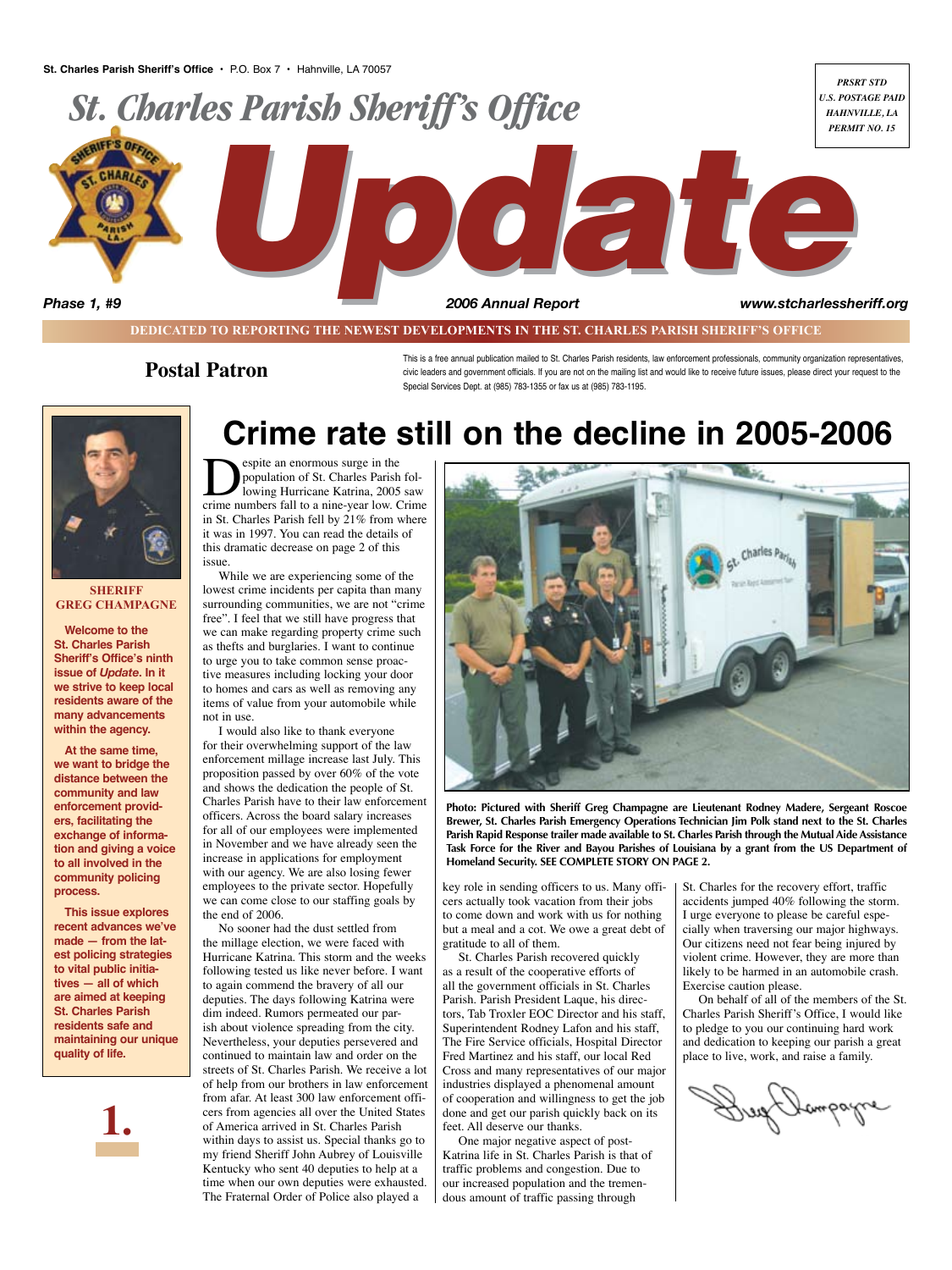*Departmental*



## **21% decrease in crime between 1996 and 2005**

#### ❏ **Sheriff Champagne releases first half of the year crime stats**

 $\bigcap$  heriff Greg Champagne reports that crime in St. Charles Parish has fallen 21% since 1996, this despite a steady growth of St. Charles Parish population. Comparing crime totals in the 1st quarter of 2005 and the same period of 2006, there is a 2.4% increase. However, crime fell by .2% in the first half of 2006 when compared to the first six months of 2005. The total number of offenses reported to the F.B.I. according to the Uniform Crime Reports was 609 in the second quarter of 2006 as opposed to 595 during the second quarter of 2005, an increase of only 14 offenses. The total offenses recorded during the first six months

of 2006 fell by 2 offenses from 1123 in 2005 to 1121 in 2006.

There were no homicides reported in St. Charles Parish since the beginning of 2006.

"2005 was a ten year low for crime in St. Charles Parish. Essentially, we are on track for a year similar to last year," said Sheriff Champagne. "According to our best estimates from parish government, there are approximately 20,000 additional people currently residing in our parish from the number pre-Katrina. I will be surprised if we don't see an increase in crime in 2006 from the record year we had last year," the Sheriff added. "We had about 51,000 people living here before the storm. That number now is estimated to be 69,100.

Sheriff Champagne urged residents to be

| <b>OVERALL UCR FIGURES BY CATEGORY</b> |       |                |                |       |                |       |       |                |                |          |  |  |
|----------------------------------------|-------|----------------|----------------|-------|----------------|-------|-------|----------------|----------------|----------|--|--|
| <b>Offense</b>                         | 1997  | 1998           | 1999           | 2000  | 2001           | 2002  | 2003  | 2004           | 2005           | 2006     |  |  |
| Murder                                 | 4     | $\overline{2}$ | $\overline{c}$ | 4     | $\overline{c}$ | 3     | 3     | $\overline{c}$ | $\overline{4}$ | $\theta$ |  |  |
| Rape                                   | 9     | 22             | 13             | 11    | 17             | 13    | 13    | 5              | 8              | 7        |  |  |
| Robbery                                | 56    | 40             | 51             | 33    | 47             | 26    | 37    | 32             | 24             | 17       |  |  |
| Assault                                | 813   | 908            | 1.010          | 1.046 | 964            | 866   | 750   | 737            | 677            | 393      |  |  |
| Burglary                               | 482   | 427            | 427            | 475   | 452            | 395   | 435   | 392            | 439            | 221      |  |  |
| Theft                                  | 1.232 | 1,194          | 1.121          | 1.046 | 1.014          | 1.017 | 1.030 | 1.073          | 874            | 434      |  |  |
| Auto Theft                             | 170   | 160            | 113            | 130   | 125            | 107   | 101   | 166            | 154            | 49       |  |  |
| <b>TOTAL</b>                           | 2,766 | 2,753          | 2,737          | 2,745 | 2,621          | 2,427 | 2,369 | 2,407          | 2,180          | 1.121    |  |  |

vigilant especially with respect to property crimes. He also advised residents to lock automobiles when not in use and to remove any valuables from inside of them. "Taking

some simple precautions can go a long way towards helping us continue to reduce crime in St. Charles Parish," said Champagne.

## **New look for patrol fleet**

The St. Charles Parish Sheriff's<br>
office recently purchased 13 ne<br>
patrol interceptors for its office<br>
through a government program. office recently purchased 13 new patrol interceptors for its officers through a government program.

Patrolling communities on 12-hour shift intervals, police vehicles rack up lots of miles. Sheriff Champagne purchases a dozen new police units per

year, and retires olders units with high maintenance costs.

The 13 Dodge Chargers were purchased at the statewide bid price of \$20,900 each. The low bid award is a change from the traditional Ford Crown Victoria that had consistently been the low bidder.



**Pictured is Sheriff Greg Champagne, Jan Madere (Madere's Garage) and Deputy Brock Lawrence.**

## **It can't happen here ... Right?**

major part of any communities' success is their willingness to take a hard look at their vulnerabilities before a crisis and institute proactive steps to not only minimize the impact to their residents, but also be better prepared to handle the event. In St. Charles Parish, with a large concentration of industrial complexes and port facilities, St. Charles Parish Sheriff Greg Champagne and Parish President Albert Laque have formed a partnership to make our parish look less appealing to would be terrorists looking for a battlefield to attack the American way of life.

With over 30 deputies certified as Hazmat Technicians, St. Charles Parish has possibly one of the highest concentrations of public Hazmat responders in the state. Add to their arsenal, over \$1 million in state of the art emergency response equipment con-



tained in a "Rapid Assessment" Trailer, a highly trained special response team proficient in highrisk entries, rescue,

disaster response, and Hazmat incidents, a fully functional Emergency Operation Center that reviles even some of America's largest cities, and a vital partnership with local industry, St. Charles Parish has taken an aggressive and proactive stance against terrorism.

"When someone is willing to give their own life in the furtherance of a terrorist act, law enforcement is faced with unimaginable challenges. Of course, the most effective means would be to prevent terrorist activity before it occurs through intelligence gathered on a national and international levels," said Sheriff Champagne who has assigned a member of his department to work on the FBI Joint Terrorism Task Force based in New Orleans.

"In St. Charles Parish, we have basically two approaches we take to minimizing our vulnerability. Working closely with the FBI, local industry leaders, parish government, and the school district, we have all taken ownership in the need for a united stance against terrorism, meeting regularly to discuss and review ways to prevent possible attacks. The other approach is our ability to effectively respond and neutralize threats

should an event occur," said Sheriff Champagne.

Since the terrorist attacks of 9-11, the federal government has assisted local governments in a more aggressive approach in protecting our homeland. In 2002, Congress established the "Homeland Security Act", which sets forth particular guidelines in ensuring the safety of our country. This Act has afforded St. Charles Parish and our neighbors an opportunity to be more proactive in Homeland Security efforts by offering federal funding for training opportunities and necessary equipment needed to effectively respond to and prevent terrorist attacks.

Lieutenant Rodney Madere commands the Sheriff's Office's Homeland Security Division, working hand in hand with Jim Polk, an Emergency Coordinator with the St. Charles Parish Emergency Operation Center, act as liaisons between the parish response agencies and private industry.

"Our Special Response Team is highly trained and equipped to handle any type of situation ranging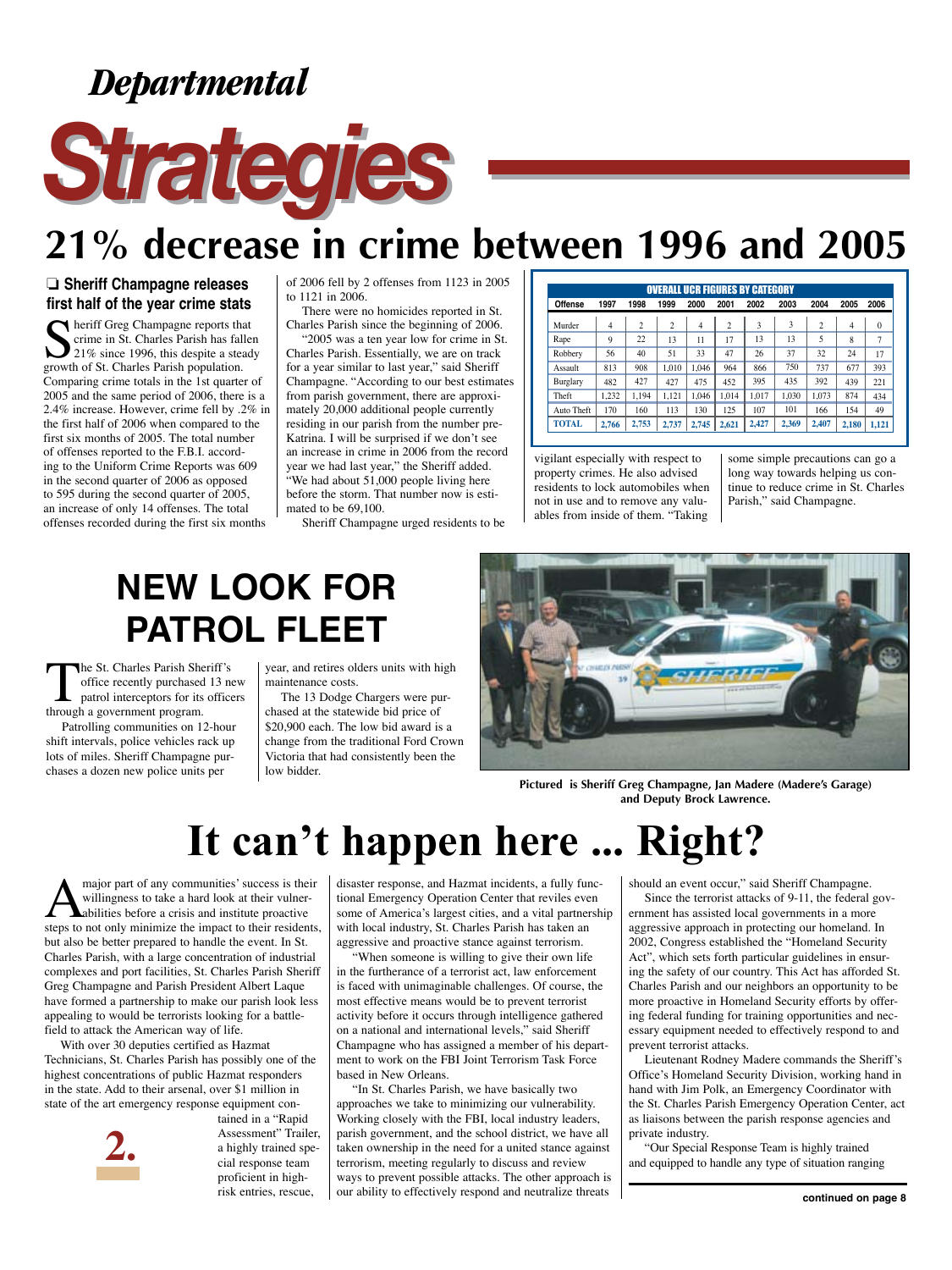## DEPUTY OF THE YEAR *Sheriff Champagne names every deputy in the St. Charles Sheriff's Office as 2005 Deputy of the Year*

#### ❏ **Courage, determination, bravery, and integrity exhibited under extreme circumstances**

The year 2005 presented challenges to the St. Charles Parish Sheriff's Office the likes of which we have never seen before," Sheriff Champagne said. "After reviewing the actions of our deputies throughout the year, it soon became very clear that there could be only one choice for deputy of the year."

"As a result of the courage, determination, bravery and integrity by our deputies at all levels, I do hereby name every deputy in the St. Charles Parish Sheriff's Office as our Deputy Of The Year for 2005" Sheriff Champagne said.

Hurricane Katrina came and hit us with a ferocity that no gang of criminals could match. Employees had to stay behind to protect lives and property of the people of St. Charles Parish as they said goodbye to family members who evacuated the parish along with the vast majority of residents. The possibility of a direct hit of this dangerous hurricane in our area was heavy on the minds of all. Deputies began by working around the clock to aid in the

massive evacuation of not only St. Charles Parish, but also the surrounding metro area. In the days following the hurricane, deputies were faced with the task of preventing the lawlessness and looting, which was occurring in nearby areas. Anxiety was high due to the lack of information as to what was really happening in the devastated parishes to our east. Reports of widespread looting SHERIFF'S OFF and attacks on law enforcement **CHAR** officers in adjoining areas were

reaching our deputies raising the level of concern. Fear also began to spread among the citi- zens who had remained or returned to man post and patrol the parish while witnessing the largest peacetime exodus of people from the New Orleans area through St. Charles Parish that had ever occurred. Several members of the department themselves had lost homes as a result of the storm, but nevertheless continued undaunted in their mission to safeguard our parish and protect people. Many of our officers volunteered for dangerous missions, which successfully rescued dozens of desperate people. This

included St. Charles Parish residents who witnessed the horrors of the New Orleans Convention Center as well as

others stranded in the flood waters nearby. Days were long and sleep was scarce, but we persevered.

 After several days, assistance in the form of military and other law enforcement agencies from across North America began to arrive to relieve a sheriff's office that was mentally and physically exhausted. This was a welcome site; however, deputies would continue to work long hours without a day off for weeks to come.

Our agency also began to assist those agencies in the New Orleans, Plaquemines and St. Bernard areas with supplies and reassurance. This was greatly appreciated by our fellow officers in those jurisdictions and helped to raise their morale.

Finally, after several weeks, officers were able to take a few precious days off to assist their own families and rest themselves. Our office continues to face challenges in the months following Katrina, however, as before, we are up to the task.

The people of St. Charles Parish have been well served by the members of the St. Charles Parish Sheriff's Office. Congratulations to all of our 2005 Deputies of the Year.

## **Automobile Accidents up by 40% since Katrina**

s the parish continues to grow post Katrina, St. Charles Sheriff's deputies find themselves handling almost twice the amount of vehicle acci-**L** dents than ever before. These traffic related matters range from minor accidents to fatalities.

According to Sheriff Champagne, the number of car crashes have increased by nearly 40% since Katrina. Champagne has attributed this problem to the increased population of new residents and other commuters traveling through St. Charles Parish.

"I feel that we have done a good job responding to the numerous accidents that have occurred and hope to see a decline in car accidents as we all move forward to normalcy", said Champange. "However, it is important that you know what to do in the event that you are involved in a vehicle accident."

#### **Tips**

- Stay calm.
- Contact the police if you own a cell phone or have someone else contact them.
- Get all necessary paperwork(driver's license, insurance, registration) ready. This can speed up the accident investigation process.
- Take pictures of both vehicles.
- Never assume the other driver(s) have insurance.
- If you are injured, never attempt to move. You may injure yourself more. Have the 9-1-1 dispatcher contact EMS for other drivers.
- If the other driver attempts to get combative with you, do your best to ignore them or get away for you own safety or the safety of others. You should inform the officer as to what transpired when they arrive on the scene.





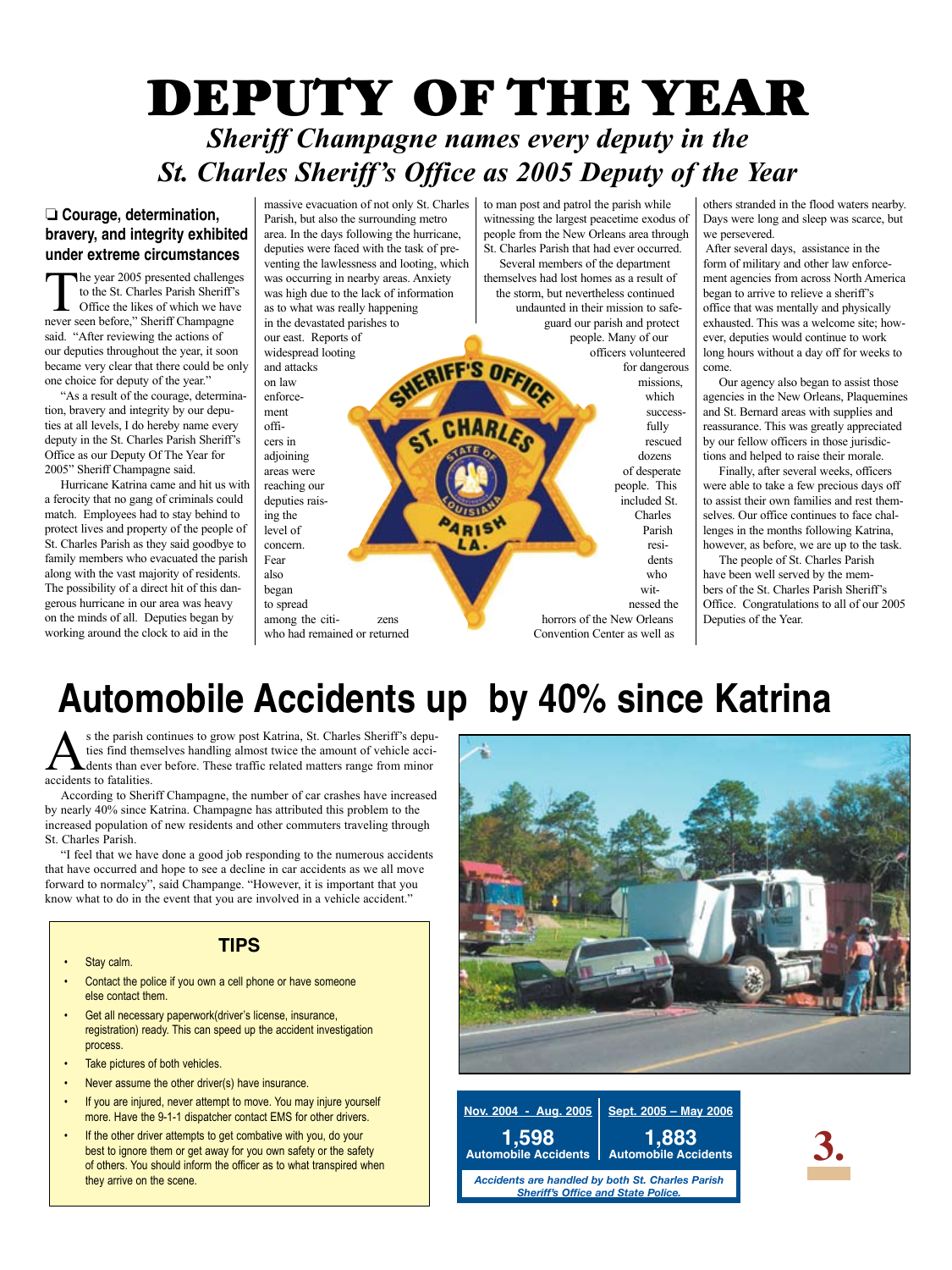## *Partnerships Partnerships Departmental*

## **Sheriff Champagne warns St. Charles Parish residents about the threats of cyber predators**

In the past ten years, the Internet has<br>become one of the simplest and stra<br>ghtforward sources for information,<br>shopping and, in a way, a sense of comn the past ten years, the Internet has become one of the simplest and straitghtforward sources for information, munity. But there has been a downside too. The Internet has also become the cyber predator's best and most efficient tool for stealing private information, or worse, harming our children. "Cyber crime appears to be boundless in targeting its victims, too. It knows no age limit," says Sheriff Champagne. "A proactive approach to online safety, especially when children are out of school and online activity rises markedly, is the key to ensuring safety."

Six out of ten children online have received an email or instant message from a perfect stranger and more than half have responded, while one in 33 children has been aggressively solicited to meet their cyber friend in person. Teenagers are particularly at risk, owing in no small measure to the amount of unsupervised time they spend online and the increased likelihood that they'll participate in online discussions regarding relationships, companionship, or sexual activity.

Recently, a 37 year-old man molested a 16 year-old girl after they met on MySpace.com. The man misrepresented himself when he exchanged messages online with the teen. Then, he showed up at the girl's after-school job, followed her to the parking lot, forced her in his car and attacked her. The assailant knew where she worked because she had posted it on her MySpace profile.

"This is a dark side of teen blogging and social networking," says Sheriff Champagne. "Along with favorite bands and best friends, kids are blogging phone numbers, class schedules, and other personal information that make them vulnerable to anyone who wants to track them down."

The Federal Trade Commission reports that about ten million Americans annually are victims of another form of cyber crime: identity theft. A common tactic used by cyber predators involves invasive spyware - a program hidden inside an otherwise harmless looking file which monitors and tracks information unknown to the user. It often results in the filching of credit card numbers, social security information, and other personal information. The latest trend in identity theft is what officials call "pharming" in which criminals redirect users from legitimate websites to fraudulent sites or proxy servers, without any overt indication they are doing so.

Sheriff Champagne offers the following tips to prevent cyber predators from entering your lives:



• Supervise children and teenagers at all times when using the internet. Put your computer in an open area where you can see what they are doing online.

• Establish ground rules such as the following: children and teenagers should not give out personal information over the internet. They should not post pictures, write about family matters, or share information about school.

• Keep an open line of communication with children and talk to them about the issue of cyber crime. They need to understand the dangers, but they also need to

trust you enough to tell you what is going on.

• Report suspicious and inappropriate things you find online whenever you or your children run across them.

Sheriff Champagne concluded, "It's best to think of the Internet as though it were a big city with all kinds of people and neighborhoods; there are some desirable ones and some you want to keep away from. If you see or experience something suspicious on the internet, report it just as you would any other suspicious occurrence in everyday life."

## **Deputies graduate from Post Academy**

heriff Greg Champagne reports that the 2006 training academy received the highest GPA (95.5) than any other academy held since the Champagne department began its own academy in 2001. "Training is a very important factor in law enforcement," said Champagne.

Some topics of study included The History of Law Enforcement, Orientation to the U. S. Criminal Justice System, Elements of Criminal Conduct Definitions, Physical Assessment, Procedures for the use of Police Radio and N.C. I. C., Functions of the Police K-9, and several other law enforcement related topics.

According to Champagne, his department currently has 45 in-house instructors who teach various courses.



The department also has two (2) nationally certified instructors who assist with the training within the department. We are very fortunate to have such dedicated officers who give up their time to make certain that deputies following their leads are prepared to serve and protect St. Charles Parish citizens.





**Pictured from left to right Shelly Harrison (Training Division secretary), David Williams, David Wilkes, Vicky Carter (class president), Jose Dominguez, Mikhael Minnich, Timothy Vasquez , Keysla Perrilloux, Jude Hibbs, Christine Urrata, Shawn Gregory, Frank DeCorte, Thomas Theriot, Chris Beard (cadet commander), Shawn Dugas, Stephen Banegas, Lieutenant Rocco Dominic (Training Commander/Instructor)**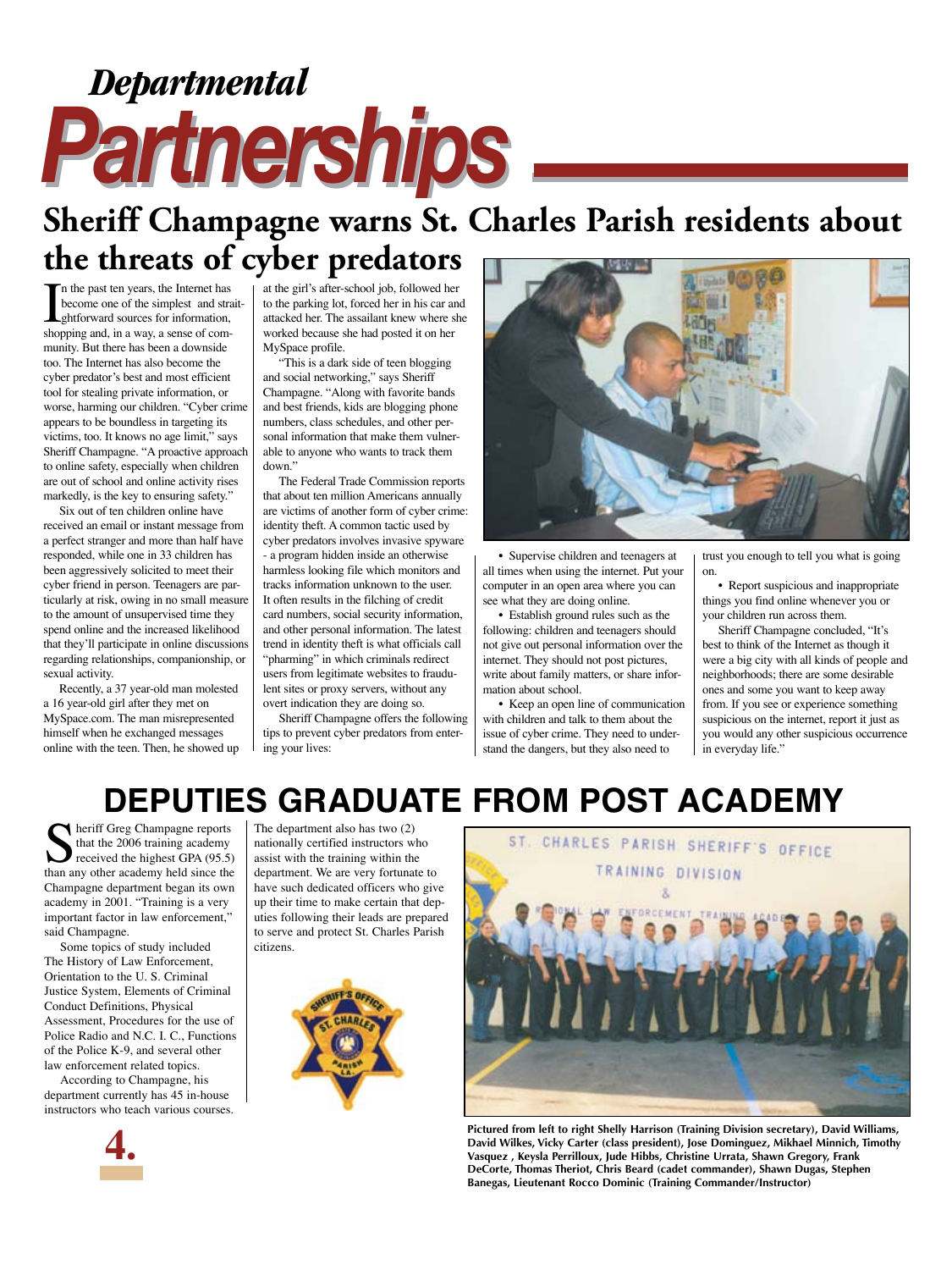## *Departmental*

# *Initiatives Initiatives*

## Don't fall Prey To DON'T FALL PREY TO STOP THEVES

**Make doors Crime-Resistant** ❏ Install deadbolt locks, solid doors and sturdy hinges and strike plates.

❏ Use strong, sturdy doors such as solid wood or reinforced steel. Consider installing a peephole.

#### **Prevent Window Entry**

❏ Use window key locks. Keep keys in locks to allow for a quick exit in case of emergency.

❏ Drill downward holes where inside and outside sashes meet on doublehung windows and insert nails or bolts.

❏ Consider installing grates for firstfloor windows.

❏ Make sure window air conditioners are firmly secured to the window.

#### **Secure Sliding Doors**

❏ Install locks to prevent sliding or lifting.

❏ Drill a hole through the inside frame and insert a nail to prevent

sliding.

❏ Place a wooden dowel or a rod in the track.

#### **Secure Valuables**

❏ Engrave TV's and other household valuables with some identifiable number.

 $\Box$  Rent a safe-deposit box for small valuables.

❏ Consider installing an alarm system in your home or auto. Make certain a reputable alarm company installs the system.

#### **Crime-Proof Outside Areas**

❏ Keep your yard, porch and entrances well lit. Consider motion-detection or photoelectric lights.

❏ Store tools, toys and valuables out of sight..

❏ Never hide keys outside your home. ❏ Keep bushes trimmed. This will give intruders fewer places to hide.

❏ Place gravel or rock beds below windows. It will be hard for burglars to sneak across without being heard.

## **Protect yourself from property theft**

❏ **Sheriff urges citizens to lock valuables out of sight, help slow the volume of property crimes**

Burglaries and thefts – at home or in your vehicle – are frustrating, inconvenient and, most times, preventable.

In St. Charles Parish, property crimes account for nearly two-thirds of the parish's total crimes. Last year, 435 burglaries, 1,030 thefts, and 101 auto thefts occurred.

"Until you are a victim, it's something you rarely consider," said Sheriff Champagne. "But when you return home to find your property stolen or your vehicle broken into, the statistics suddenly become very real."

In addition to the financial and property loss, victims often suffer emotional turmoil. "Having your privacy invaded can cause as much trauma as the loss of your prized possessions," the Sheriff said.

With a little extra care, most break-ins can be prevented.

"Most burglars and thieves are looking for easy targets ... They want to get in quickly and get away undetected," Sheriff Champagne said. "The harder you make it for them the lower your risk of becoming a victim."

In many cases, just storing your valuables out of sight can be a huge deterrent.

"Burglaries and thefts are generally crimes of opportunity," the Sheriff said. "Someone walking by sees something they want – an unattended bicycle, CDs and audio or video equipment in an unlocked vehicle, for instance – and they break in to get it."

Too often, these stolen items can easily

#### LOCK YOUR VEHICLE DOORS & STORE VALUABLES

#### **Lock Your Vehicle**

❏ Shut windows tightly whenever you park. Even a small gap will allow a thief room to insert a wire to pry up the lock button. ❏ Lock all doors and the trunk or hatchback every time you leave your car. Lock the garage door too.

❏ Never leave a car running unattended. ❏ Avoid leaving keys with a garage or lot attendant by choosing a place where you park your own car when possible.



**Unlocked, unattended valuables are quick, easy targets for thieves. Taking simple precautions, such as locking your goods out of sight, can serve as a huge deterrent.**

be parlayed into cash. "Unfortunately, the crimes (burglaries and thefts) are usually linked to drug abuse and other illicit activity," Sheriff Champagne said. "We also see an increase in break-ins during the summer when more young people are roaming parish streets."

Although the Sheriff's O ffice cannot guarantee your home or vehicle won't ever be burglarized, taking the simplest precautions can decrease your odds of being burglarized. Sheriff Champagne urges residents to be vigilant and report unusual activity in your neighborhood.

"Citizens of St. Charles Parish are law enforcement's 'eyes and ears' on the street," the Sheriff said. "You travel your

#### **Don't Tempt a Thief**

❏ Carry as few valuables in your vehicle as possible. Cell phones, money, mobile audio or video equipment, etc., are lures for thieves looking to make a quick grab.

❏ Lock packages in the trunk, or put them under the front seats.

❏ Engrave your car's VIN on radar detectors, CD players, mobile audio or video equipment, etc., in your vehicle. If the equipment is found later it will make it easier to identify as yours. ❏ Don't use the glove compartment as a "traveling safe." Take your valuables, including personal papers, with you.

area daily and know when something or someone looks out of place. Call us and report it."

Neighborhood watch groups throughout the parish have also proven to be effective deterrents. The program emphasizes neighbors watching out for neighbors, and asks residents to take an active part in monitoring their community.

"Effective security doesn't need to cost a fortune," he said. "A little common sense teamed with a few simple measures can make a world of difference."

By locking your home and automobile, storing valuables out of sight, and reporting unusual or suspicious activity, you can assist the Sheriff's Office in keeping your area safe.

In case your property is stolen, residents are urged to engrave valuables and log identification numbers – model numbers, serial numbers, etc. – to aid in the recovery. Be sure to include a personalized identifier other than your Social Security or driver's license number in your engravings.

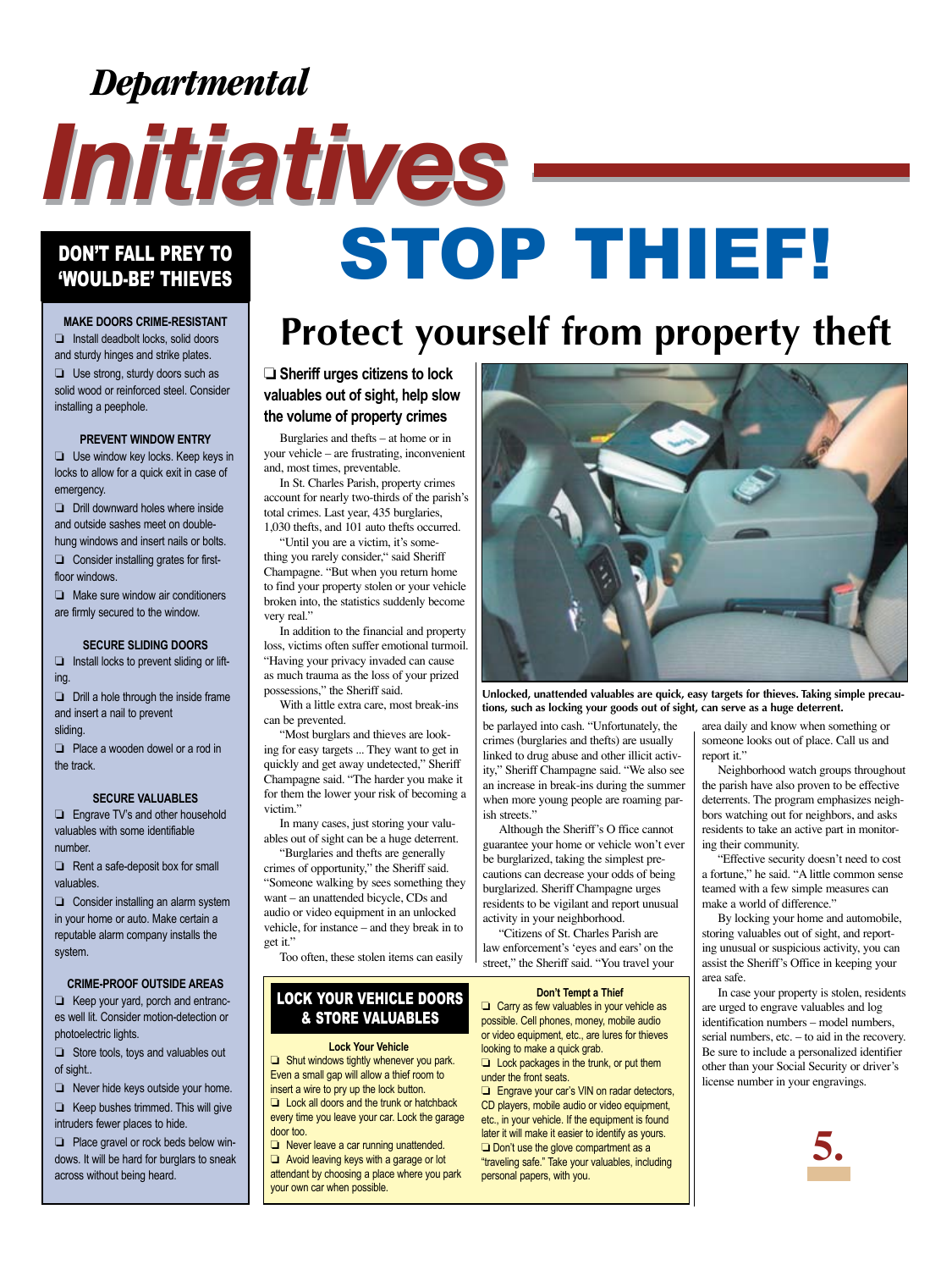## *Storm Watch Storm Watch Resolve to be "Ready" this storm season!*

#### *Sheriff's Departments Response to Hurricane Katrina*

There was a time when yearly hurricane preparedness was completed with little forethought of the "Big One" affecting our rural community. Hurricane Katrina has forever changed lives. This deadly storm has forced government, businesses, and citizens alike, to reexamine their emergency preparations by using a benchmark much higher than they have ever witnessed before.

Although experiencing high winds and some flooding, St. Charles Parish was spared the blunt of Katrina's tidal surge that left many of our neighboring parishes in ruins, the storm did allow Sheriff's Office personnel to gain valuable experience in preparation for future storms. With this additional knowledge and experience Sheriff Champagne has his Department striving to update and improve the departments preparedness and response.

"Our main focus is the protection of lives and property. Deputies are mobilized early into around the clock shifts to assist at intersections in coordinating the evacuations and to patrol the parish," said Sheriff Champagne.

Pre and Post Hurricane Katrina, Sheriff's Office employees functioned in many areas;

#### Disaster Supply Kit

There are six basics you should stock for your home: water, food, first aid supplies, clothing and bedding, tools and emergency supplies, and special items. Keep the items that you would most likely need during an evacuation in an easy-to carry container -- suggested items are marked with an asterisk (\*). Possible container include a large, covered trash container, a camping backpack, or a duffel bag.

#### **Water**

Store one gallon of water per person per day. Keep at least a three-day supply of water per person (two quarts for drinking, two quarts for each person in your household for food preparation/sanitation).\*

#### **Food**

Store at least a three-day supply of non-perishable food.

- ❏ Ready-to-eat canned meats, fruits, and
- vegetables
- ❏ Canned juices
- ❏ Staples (salt, sugar, pepper, spices, etc.)
- ❏ High energy foods
- ❏ Vitamins
- ❏ Food for infants
- ❏ Comfort/stress foods
- **First Aid Kit**



• Check points established along evacuation routes to aid motorists and assist in the flow of traffic.

• Extra Deputies assigned to patrol neighborhoods and business areas.

• A parish wide curfew is in effect and aids in protection. "Anything that moves gets stopped," said Sheriff Champagne.

• Police escorts for senior citizens being transported from inter parish care facilities to shelters.

• Shelter, Commodity distribution, Red Cross and other facility security. • Staging area for additional Police

Officers and commodities to assist our parish and other areas affected.

• Assisted in transportation of evacuees walking into the parish to a safe shelter.

• Rescued several citizens and Medical Care personnel from the New Orleans Convention Center.

• Correctional Center Inmates assisted in commodity distribution.

While our agency and citizens are still in the recovery process from the effects of Hurricane Katrina, the Sheriff's Office must be prepared for the 2006 Season. Our efforts are being focused to the following areas of improvement.

**Back-up Communications Systems** Unlike many of our neighboring parishes during Katrina, the St. Charles Sheriff's parish wide 800 MHz Radio

System remained reliable. In other parishes,

Assemble a first aid kit for your home and one

their radio system's failures required police, fire, EMS, School Board, and other agencies to communicate on a crippled system incapable of adequately serving their needs. In addition to hardening the sheriff's office radio towers and systems to minimize our vulnerability in future disasters, the department, in cooperation with St. Charles Parish Government, is exploring a back up system to increase system resiliency. **SUV's**

The sheriff's office vehicle fleet is being augmented with SUV's to assist in responding on debris covered or flooded streets. Hurricane Katrina blocked the streets with debris, utility lines and rainwater. The SUV's will allow for greater travel with less chance of stalling a unit and provides for a much safer means of travel. **Improved Public and Employee Information Systems**

 The St. Charles Parish Sheriff's Office web site, which was knocked offline when the hosting company flooded, will contain updated information about the condition and recovery efforts of the Parish during future events. "We have improved our ability to provide information on conditions here on a continuous basis," said Sheriff Champagne. "Our focus is not to keep people away from their homes and property, but to inform you of what you will need to sustain your family upon return. Following Katrina, we wanted residents to return



home and begin the recovery process, but that required they bring their own food, water, generator," said Sheriff Champagne. **Employee Shelters**

Communications/9-1-1 personnel were transported to a safe haven out of harms way for Katrina. This proved to be beneficial when the fresh personnel immediately return to assist with recovery efforts following the storm. They relieved their coworkers who worked endlessly during the hurricane's destructive winds. This allowed a second wave of fresh dispatchers to continue the around-the-clock response.

The magnitude of Katrina also caused the department to reevaluate the local shelters used by deputies. In the future, deputies will be housed in better-equipped buildings and our internal supply system affording the resources for them to effectively respond have been enhanced.

In all, there are many lessons learned through our Katrina experience that have made us better prepared to protect the life and property of St. Charles Parish. But all our planning are paled in the importance of our residents making their own plans to deal with such events. "This is a united effort where local government coordinates their efforts and preparations to protect St. Charles Parish while local residents implement their personal crisis plans to ensure the safety of their loved ones," said Sheriff Champagne.

| $\Box$ Whistle                                  | Heart and high blood pressure medication                  |
|-------------------------------------------------|-----------------------------------------------------------|
| $\Box$ Plastic sheeting                         | $\Box$ Insulin                                            |
| $\Box$ Map of the area (for locating shelters)  | $\Box$ Prescription drugs                                 |
| <b>SANITATION</b>                               | $\Box$ Denture needs                                      |
| $\Box$ Toilet paper, towelettes*                | $\Box$ Contact lenses and supplies                        |
| Soap, liquid detergent*                         | $\Box$ Extra eye glasses                                  |
| $\Box$ Feminine supplies*                       | <b>ENTERTAINMENT</b>                                      |
| Personal hygiene items*                         | Games and books                                           |
| $\Box$ Plastic garbage bags, ties (for personal | <b>IMPORTANT FAMILY DOCUMENTS</b>                         |
| sanitation uses)                                | Keep these records in a waterproof, portable              |
| $\Box$ Plastic bucket with tight lid            | container:                                                |
| $\Box$ Disinfectant                             | $\Box$ Will, insurance policies, contracts, deeds,        |
| Household chlorine bleach                       | stocks and bonds                                          |
| <b>Clothing and Bedding</b>                     | $\Box$ Passports, social security cards, immuniza         |
| *Include at least one complete change of cloth- | tion records                                              |
| ing and footwear per person.                    | $\Box$ Bank account numbers                               |
| Sturdy shoes or work boots*                     | Credit card account numbers & companies                   |
| $\Box$ Rain gear*                               | $\Box$ Inventory of valuable household goods,             |
| $\Box$ Blankets or sleeping bags*               | important telephone numbers                               |
| $\Box$ Hat and gloves                           | $\Box$ Family records (birth, marriage, death cer-        |
| $\Box$ Thermal underwear                        | tificates)                                                |
| $\Box$ Sunglasses                               | - <sup>1</sup> Store your kit in a convenient place known |
| <b>SPECIAL ITEMS</b>                            | to all family members. Keep a smaller version             |
| Remember family members with special            | of the supplies kit in the trunk of your car.             |
| requirements, such as infants and elderly or    | $\Box$ Keep items in airtight plastic bags. Change        |
| disabled persons                                | your stored water supply every six months so              |
| <b>FOR BABY*</b>                                | it stays fresh. Replace your stored food every            |
| $\Box$ Formula                                  | six months. Re-think your kit and family needs            |
| $\Box$ Diapers                                  | at least once a year. Replace batteries, updat            |
| $\Box$ Bottles                                  | clothes, etc.                                             |
| $\Box$ Powdered milk                            | $\Box$ Ask your physician or pharmacist about             |
| $\Box$ Medications                              | storing prescriptin medications                           |
| For Adults*                                     |                                                           |
|                                                 |                                                           |
|                                                 |                                                           |
|                                                 |                                                           |

- 
- **IMENTS**

- ontracts, deeds,
- 
- cards, immuniza-
- oers & companies
- sehold goods,
- 
- riage, death cer-

- **Non-Prescription Drugs □** Aspirin or nonaspirin pain reliever ❏ Anti-diarrhea medication ❏ Antacid (for stomach upset) ❏ Syrup of Ipecac (use to induce vomiting if advised by the Poison Control Center) ❏ Laxative
- Poison Control Center)
- $\Box$  Mess kits, or paper cups, plates, and plastic
- ❏ Emergency preparedness manual\*
- ❏ Battery-operated radio and extra batteries\*
- ❏ Flashlight and extra batteries\*
- 
- 
- ❏ Tube tent
- ❏ Pliers
- ❏ Tape
- ❏ Compass
- ❏ Matches in a waterproof container
- ❏ Aluminum foil
- ❏ Plastic storage containers
- ❏ Signal flare
- ❏ Paper, pencil
- 
- ❏ Medicine dropper
- and water

 $\Box$  Activated charcoal (use if advised by the **Tools and Supplies**

- utensils\*
- 
- 
- ❏ Cash or traveler's checks, change\*
- ❏ Non-electric can opener, utility knife\*
- ❏ Fire extinguisher: small canister ABC type
- 

for each car.

- 
- 
- 
- 
- 
- 
- 
- 
- ❏ Needles, thread
	-
- ❏ Shut-off wrench, to turn off household gas

 $\Box$  Toilet paper, □ Soap, liquid □ Feminine su □ Personal hyg □ Plastic garba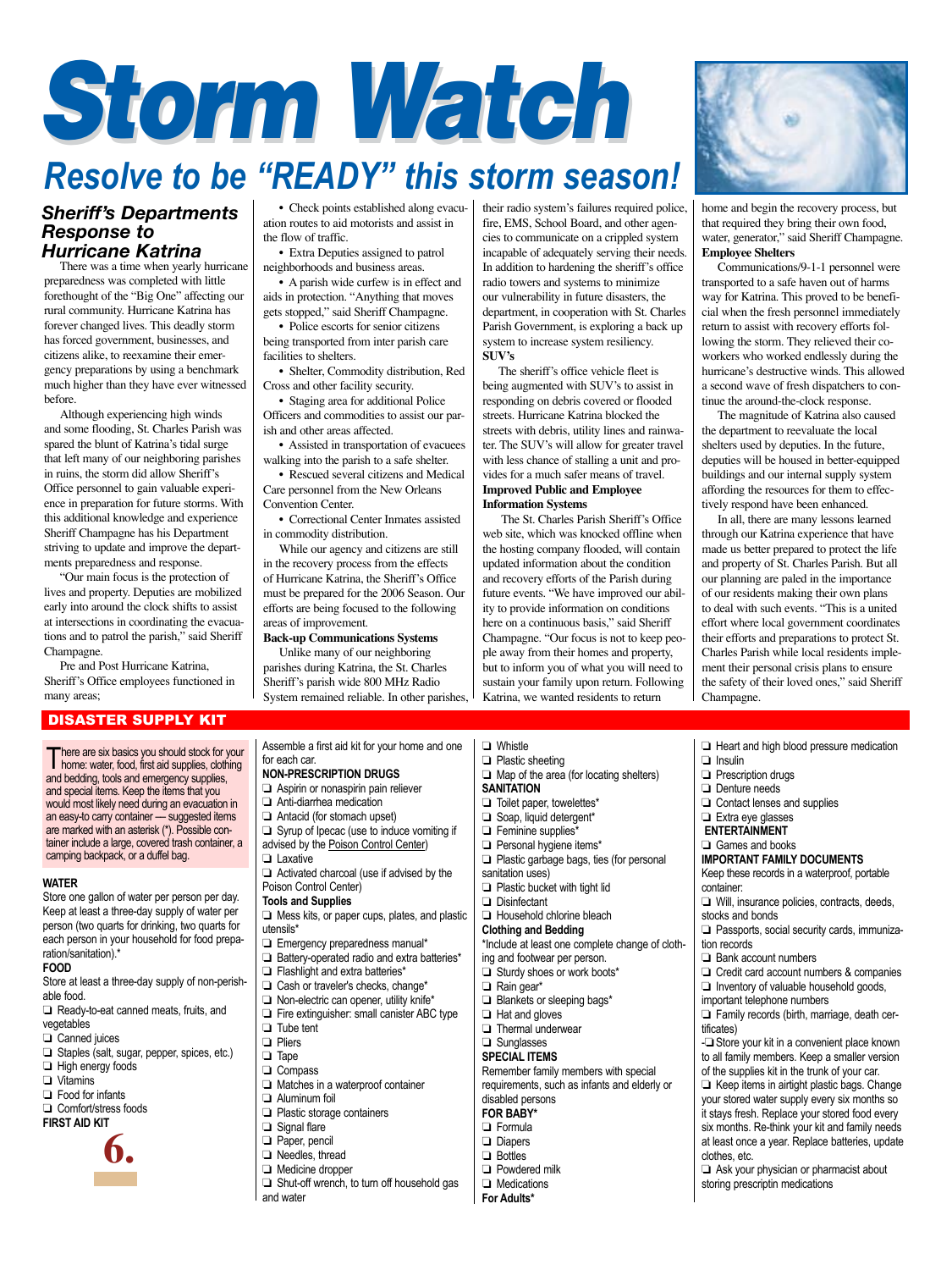## Lessons Learned

### Prepare now for your safety!

Through the valuable lessons learned from Hurricane Katrina, citizens need to prepare now for the future. A Louisiana Citizen Awareness and Disaster Evacuation Guide has been published to assist you in your preparation. This guide can be obtained by contacting your, American Red Cross or the State of Louisiana Homeland Security & Preparedness Office. **Evacuations**

#### St. Charles Parish is listed in Phase II of the States evacuation plan. Know your evacuation route in advance.

Citizens who choose to ignore a Mandatory Evacuation Order should be aware that during the height of the storm, all emergency responders will be "bunkered down" and will not respond to emergencies until the weather situation allows them to do so safely. Depending on the amount of destruction (down trees, utility lines,

debris, water, etc) it may be hours, even days, before someone can respond to your needs. Please take this into consideration before staying home to weather the storm. **Family** 

#### **Communications Plan**

Create a family communications plan ahead of time. This will help ensure you and your family can connect as easily and quickly as possible. Designate an individual outside of the state to serve as a family point of contact. (After Katrina, it was easier to call out-of-state than within the affected area.) Maker sure that all family members know who this person is and how to contact him/ her. After a disaster or evacuation, all family members should make contact with the designated

individual. Try

choosing a certain time for everyone to check in. **Prepare For Your Pets**

If you are a pet owner, your family's disaster plan must include your pets. Bring pets indoors at the first sign of danger. If you must evacuate, the best thing you can do to protect your pets is to evacuate them too.





#### **Family Disaster Supply Kit**

Assemble your kit now to allow for immediate action during an emergency. Keep the items in a waterproof container that can be easily transported from your home to your car and your safe place. **After a Storm** 

Stay tuned to local radio or television for information from your local or state officials. The Sheriff's Office Web Site; www.stcharlessheriff.org will provide you with valuable information on returning to the parish.

Return home only after state or local officials advise that it is safe to do so. Remember that necessities such as; food, water, sewage, electricity and fuel may be in short supply or not available.

There may be long lines at stores or commodity distribution points.

Have proper identification with you when retuning back into the Parish. Check points may be established to limit or control your return to your home or an area.

#### **ACTION CHECKLIST**

#### Do you have:

❏ A plan in place to survive a disaster?

❏ A home and car emergency supply kit?

❏ Updated homeowner's and flood insurance?

❏ A plan for turning off your utilities?

❏ Copies of your insurance policies, important documents and other valuables in a safe place?

❏ An inventory and detailed description of your property?

❏ A storm-ready roof, which has been inspected within the last six months?

❏ Well-maintained trees and shrubs around your house?

❏ A car in good running condition, including properly inflated tires and a spare?

❏ An up-to-date emergency phone list?

❏ Complete arrangements for your out-of-state communication contact?

❏ A plan to address the "special needs" family members?

❏ A place to house your pets or animals?

❏ A recovery plan?

❏ A sound education and involvement in community preparedness?

❏ Money for the additional expense to prepare your home, buy supplies and evacuate?

*To learn more, contact the St. Charles Red Cross in Luling, or call SCPSO's Special Services Dept. at 985-783-1355.*

## **Sheriff's Camp builds future leadership**

The 11th annual "Operation First Class Sheriff's Camp" was held during the week of July 16 - 21 at the Boy Scout's Camp Salman located in the pine forest of Kiln, Miss. Fifty-eight boys between the ages of 12 - 16 attended the 5 day camp along with ten deputies serving as chaperones.

The camp promotes trust and interaction between the parish's youth and the deputies. "Campers and deputies have raved about this

experience. The summer camp provides the boys the opportunity to enjoy the outdoors, make new friends, and develop new skills. For many of the boys, it's the first time they've ever been camping," said Sheriff Champagne.

The St. Charles Sheriff's

Office sponsors this annual event allowing local youth an opportunity to develop leadership skills. During the 5-day camp, the youth had the opportunity to experience the outdoors, camp fires, swimming, canoeing, archery and rifle shooting, repelling, and rock wall climbing. Over the past ten years, over 500 St. Charles Parish boys have attended this Summer Camp since it started in 1996.